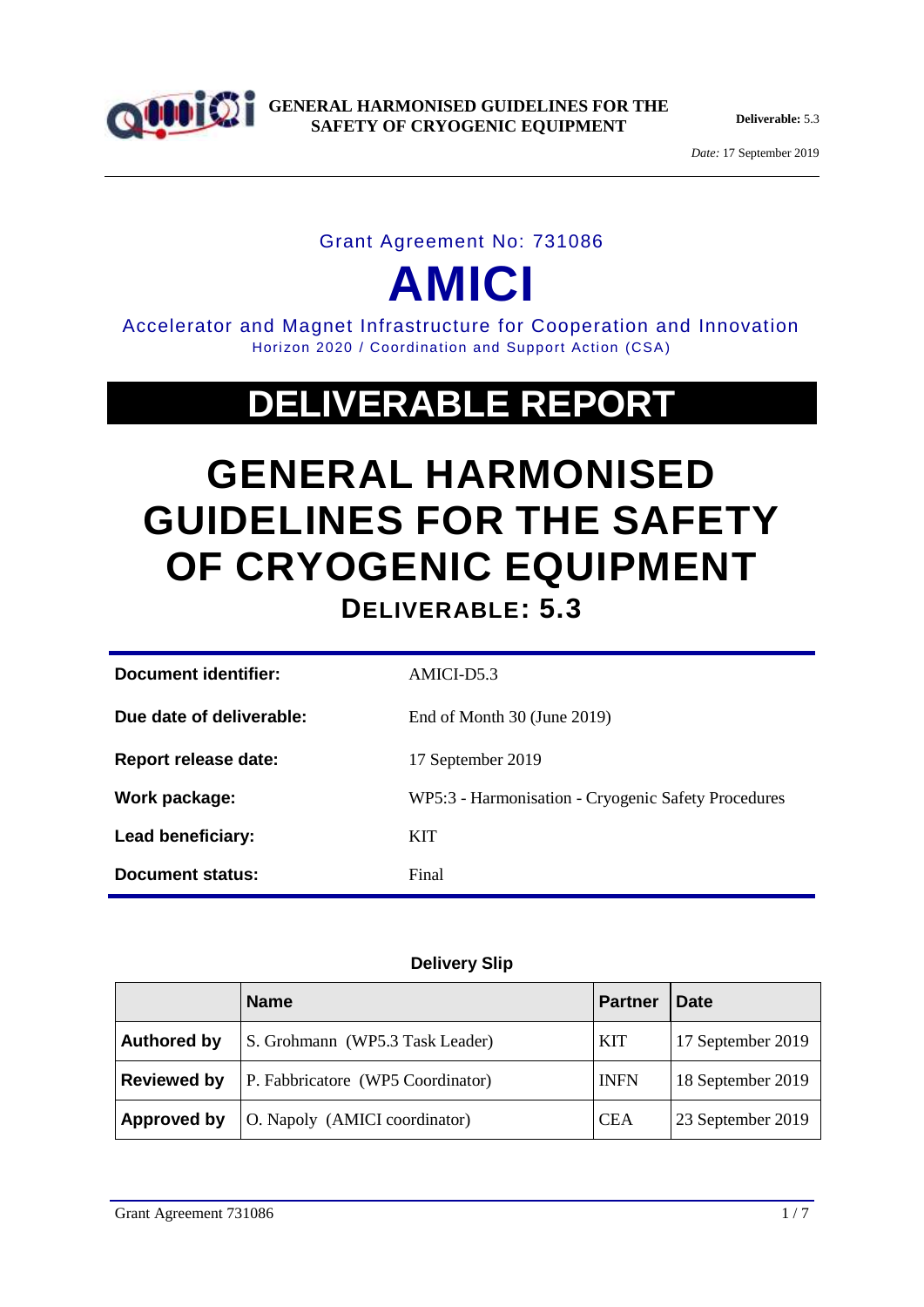

#### **Deliverable:**

D5.3 Harmonisation - Cryogenic Safety Procedures

#### **Executive summary:**

*The overpressure protection of various types of cryogenic vessels is covered by a number of International Standards. Helium cryostats, however, include additional components such as superconducting magnets and cavities, electrical heaters and control valves with associated piping, which significantly influence the potential risk. At the European Committee for Standardization CEN, a new working group was hence founded as CEN/TC 268/WG6, dealing with 'Specific helium technology applications'. Supported by the AMICI project, its aim is to develop a European Standard for the protection of helium cryostats against excessive pressure that will be harmonized with the European Pressure Equipment Directive. It will cover the typical conditions in accidental scenarios in order to harmonize the risk assessment as well as design practices for the pressure relieving systems.* 

*Beyond the actual state-of-the art, the status of available modelling codes is described that are able to consider and analyze the process dynamics of cryogenic incidents. In addition, the scope of future experiments and model developments is defined in order to implement dynamic models in a common Standard.*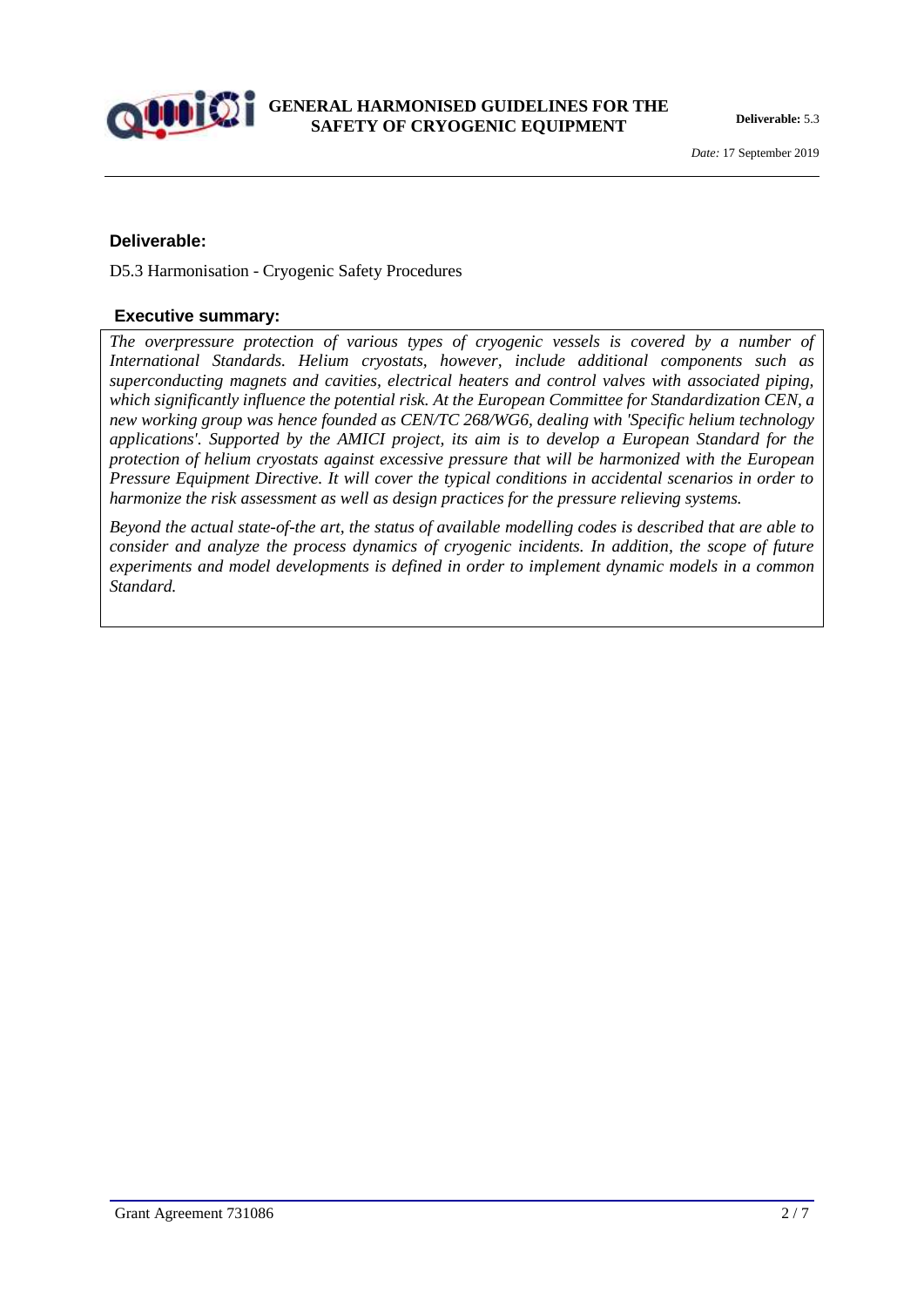

## **1 INTRODUCTION**

Helium cryostats, other than cryogenic vessels used for storage of cryogenic liquids covered by ISO 21009 and EN 13458, include additional specific components such as superconducting magnets and cavities, electrical heaters, heat exchangers, bellows, circulation pumps and internal control valves. These components imply additional risks for excessive pressure increase, which are not covered by existing Standards and strongly influence the design of helium cryostats including their pressure relieving systems. A new working group was hence founded in July 2017 at the European Committee for Standardization CEN, dealing with *"Specific helium technology applications"*. This working group, CEN/TC 268/WG6, is formed by experts from international and national research laboratories and from industry in Europe together with their related national standardization bodies. Its aim is to develop a European Standard for the protection of helium cryostats against excessive pressure that will be harmonized with the European Pressure Equipment Directive (PED) [\[1\].](#page-6-0)

In section **Erreur ! Source du renvoi introuvable.** of this report, we explain the overall scope and content of the new European Standard. This is followed by the plans to harmonize this Standard with the PED in section [3.](#page-5-0) Beyond the state-of-the-art, section [4](#page-5-1) gives an overview on the status of dynamic modelling and on the plans to integrate such models in a future update of this Standard. A final summary is given in section [5.](#page-6-1)

## **2 THE NEW EUROPEAN STANDARD "HELIUM CRYOSTATS – PROTECTION AGAINST EXCESSIVE PRESSURE"**

#### **2.1 Scope and structure of the new Standard**

The new European Standard *"Helium cryostats – Protection against excessive pressure"* will be applicable to superconducting magnet cryostats and cryostats for superconducting radio-frequency cavities, to coldboxes of helium refrigerators and liquefiers, to ultra-low temperature refrigerator systems using <sup>3</sup>He and <sup>3</sup>He/<sup>4</sup>He mixtures as well as to helium distribution systems including valve boxes. Such cryostats are characterized by a variety of complex and individual design solutions, often exploiting small design margins for cutting-edge performance. Therefore, a common and specific technical solution for the protection against excessive pressure cannot be standardized. Rather, the *approach* of how to obtain a state-of-the-art protection is covered by this Standard, specifying the procedure and the minimum requirements for the various aspects in the main part of the Standard. Alternative and/or advanced methods, additional information, example solutions and exemplary measures are provided in an extensive Annex that mirrors the structure of the main part.

The new Standard is structured as follows:

- The technical part starts with a clause on "Risk assessment" whose content is described in section [2.2.](#page-3-0) It includes a pre-defined list of "Sources of excessive pressure" as risk scenarios to be considered in the risk assessments "– before ordering" and "– in the design phase". The "Evaluation of risks by the equipment owner/employer" is also covered.
- Risk assessment is the prerequisite for the following clause on "Protection concepts" further explained in section [2.3.](#page-3-1) It distinguishes between single- and multi-stage protection concepts and defines particular requirements for 5 different types of systems.
- The "Dimensioning of pressure relief devices" in the succeeding clause is based on a pre-defined protection concept. The Standard allows two alternative methods, which is shown in sectio[n 2.4.](#page-4-0)
- Further clauses address requirements on "Pressure relief devices", "Substance release" and "Operation of helium cryostats". Their content is briefly summarized in sectio[n 2.5.](#page-4-1)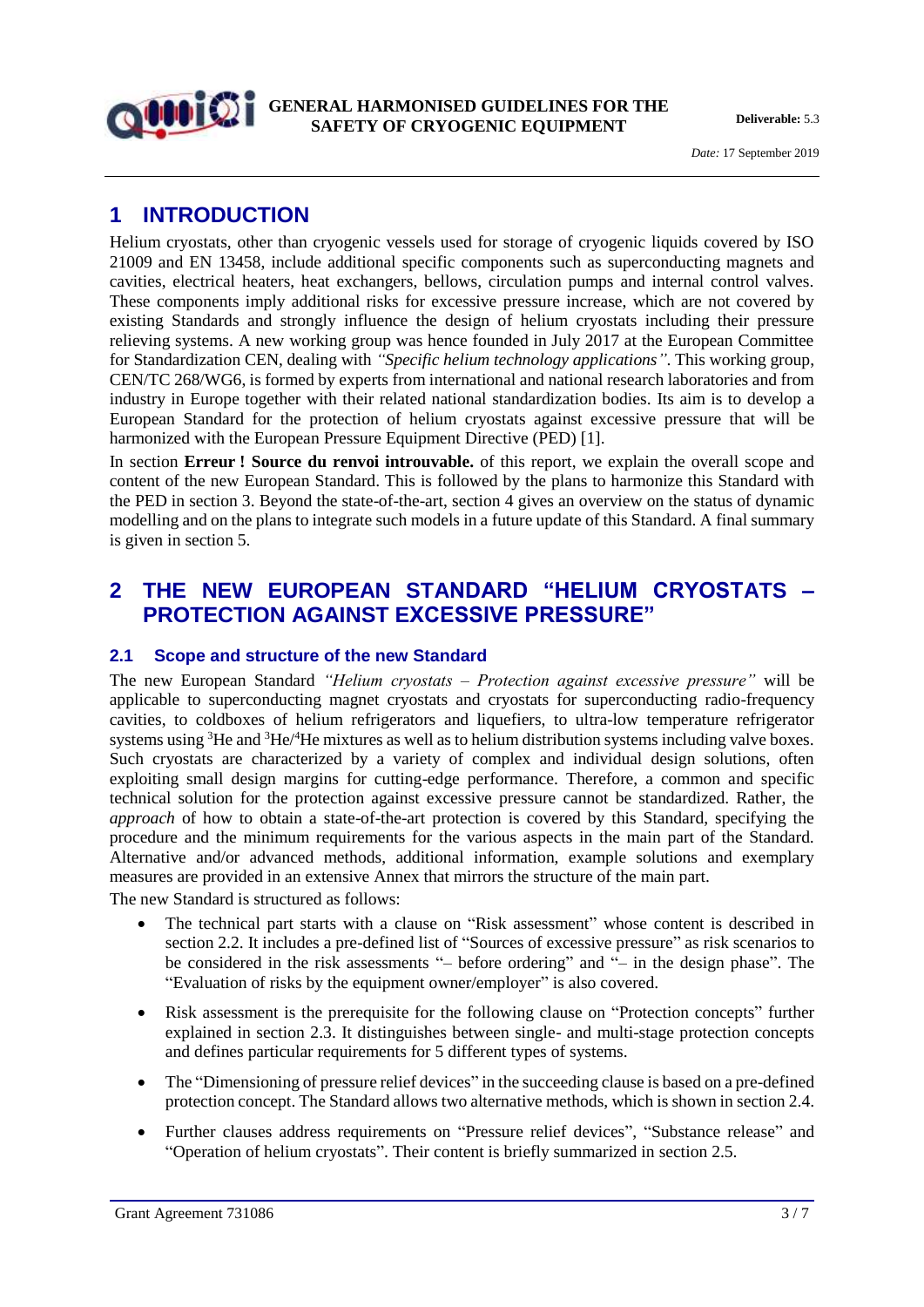

#### <span id="page-3-0"></span>**2.2 Risk assessment**

Risk assessment is the basis of any preliminary and detailed design process of helium cryostats. The new Standard defines 15 risk scenarios as "Sources of excessive pressure" [\(Table 1\)](#page-3-2), which shall be considered in the risk assessment process. For each of these risk scenarios, common data and examples are given in the Annex.

<span id="page-3-2"></span>

| Loss of insulating vacuum           | Leak of cryogenic fluid<br>Loss of beamline vacuum |                 |
|-------------------------------------|----------------------------------------------------|-----------------|
| Quench of superconducting device    | Thermal acoustic oscillation                       | Cryopumping     |
| Entrapment of cryogenic fluid       | Dielectric breakdown                               | Power failure   |
| Pressure surge                      | Freezing                                           | <b>Backflow</b> |
| Other sources of excessive pressure | Earthquake                                         | Fire            |

Table 1: Sources of excessive pressure

In a first step, the Standard requires a qualitative risk assessment before procurement, typically accomplished by carrying out a Hazard and Operability Study (HAZOP) or an equivalent recognized method. This may typically include:

- the process integration of the helium cryostat in the environment where it will be installed;
- the boundary conditions and the influence of associated installations, e.g. magnetic fields;
- the nominal operating conditions;
- the preliminary indication of a single- or a multi-stage protection concept;
- the discharge conditions and helium recovery systems.

In a second step, a quantitative risk assessment shall be issued in the design phase, including at least the evaluation and verification of the risks i[n Table 1.](#page-3-2) This is accomplished by carrying out a Failure Mode and Effect Analysis (FMEA) or an equivalent recognized method.

In a final step, the equipment owner/employer shall perform a risk evaluation for the use of the equipment, in its foreseen environment, before commissioning and final acceptance in accordance with the national implementation of the provisions of the European Health and Safety at Work Directive [\[2\].](#page-6-2)

#### <span id="page-3-1"></span>**2.3 Protection concepts**

The new Standard defines a single-stage protection concept as the minimum requirement for pressure protection according to the PED. In addition, multi-stage protection concepts may be applied in helium cryostats, where a primary pressure relief device (PRD) completely fulfills the pressure protection at the maximum allowable pressure  $p_s$  in compliance with the PED and based on the maximum credible incident (MCI) as defined by the risk assessment. With regard to the primary PRD, secondary PRD may be applied at either lower or higher relieving pressure  $p_0$ , either in series or in parallel. The secondary PRD shall not compromise the functionality of the primary PRD. However, secondary PRD may influence the definition of the maximum allowable pressure  $p_s$  in multi-stage protection concepts.

The values of  $p_s$  and  $p_0$  of the primary and the secondary PRD, respectively, shall be carefully defined, considering their tolerances and opening characteristics in order to prevent unintended activation or deactivation of the primary PRD.

The new Standard defines particular requirements for multi-stage protection concepts and provides example solutions for the following types of systems:

- high-pressure superconducting magnet cryostats;
- low-pressure helium cryostats, e.g. superconducting radio-frequency cavities;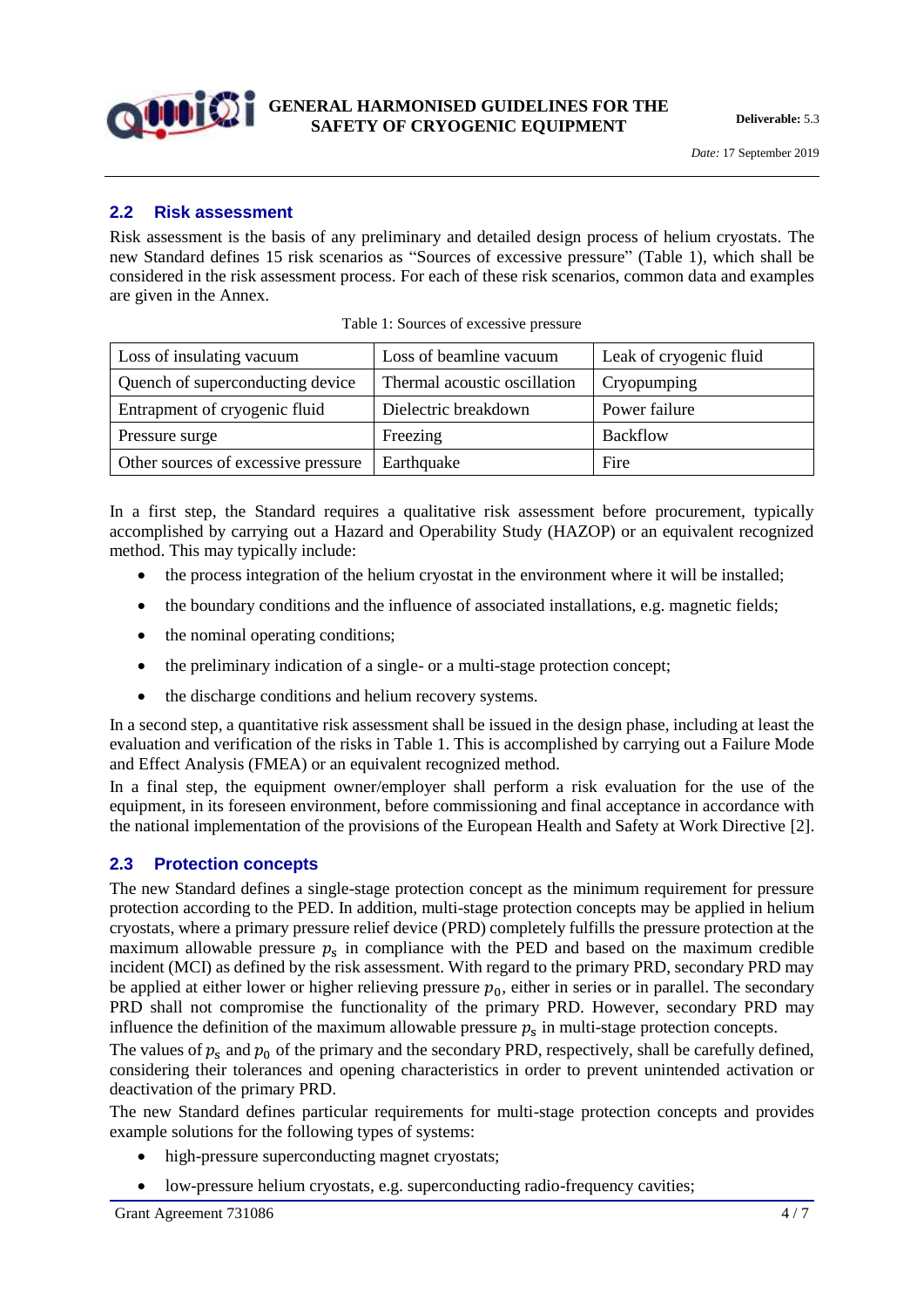

- sub-atmospheric helium cryostats;
- cryostats for superfluid He-II;
- ultra-low temperature refrigerator systems.

#### <span id="page-4-0"></span>**2.4 Dimensioning of pressure relief devices**

The dimensioning of PRD is based on mass-specific energy and momentum conservation as well as the continuity equation for one-dimensional, frictionless, compressible, steady-state and adiabatic fluid flow through short nozzles, where deviations from ideal fluid behavior are considered by correction factors. The following two methods are established to evaluate the thermo- and fluid dynamic relations, yielding similar results:

- a) Homogeneous Equilibrium Model (HEM or G-model);
- b) Case-specific model.

The HEM used in the main part of the new Standard does not require a pre-definition of the fluid state (i.e. liquid, two-phase or vapor) in the minimum discharge area (called the throat) of PRD, yielding a more compact algorithm.

The case-specific model presented in the Annex may be applied as alternative. In contrast to both ISO 4126-7:2013 and ISO 21013-3:2016, the algorithm uses SI-units without hidden scaling factors (the conversions are explained). This enables the use of one basic equation for the minimum discharge area, both for vapor flow, liquid flow and two-phase flow. Differences due to different fluid states are contained in the parameters of the basic equation.

In order to calculate the relieving mass flow rate following accidental scenarios, the new Standard only defines the maximum heat flux to cryogenic surfaces without multi-layer insulation (MLI), as a general algorithm for the variety of specific and advanced design solutions does not exist. For such cases, the determination of the heat load shall be based on either:

- experimental data given in the Annex or published elsewhere in literature for the respective conditions;
- unpublished experimental data obtained for the particular cryostat design including detailed documentation; or
- numerical modeling of the processes during the accidental scenario including detailed documentation.

#### <span id="page-4-1"></span>**2.5 Further aspects**

The new Standard includes further clauses on

- Pressure relief devices:
- Substance release:
- Operation of helium cryostats.

The clause on "Pressure relief devices" gives reference to ISO 4126 as the relevant product Standard for pressure relief valves and bursting disks, emphasizing operating characteristics and tolerances that are particularly relevant for the combination of PRD in multi-stage protection concepts. It further contains requirements and examples of PRD for insulating vacuum vessels, support structures and materials. The clause on "Substance release" deals with the requirements for discharge lines and helium recovery

systems, as well as safety aspects for direct helium release to the environment.

The final clause on "Operation of helium cryostats" covers user requirements regarding the inspection before commissioning along with periodic inspections and maintenance of pressure relief devices.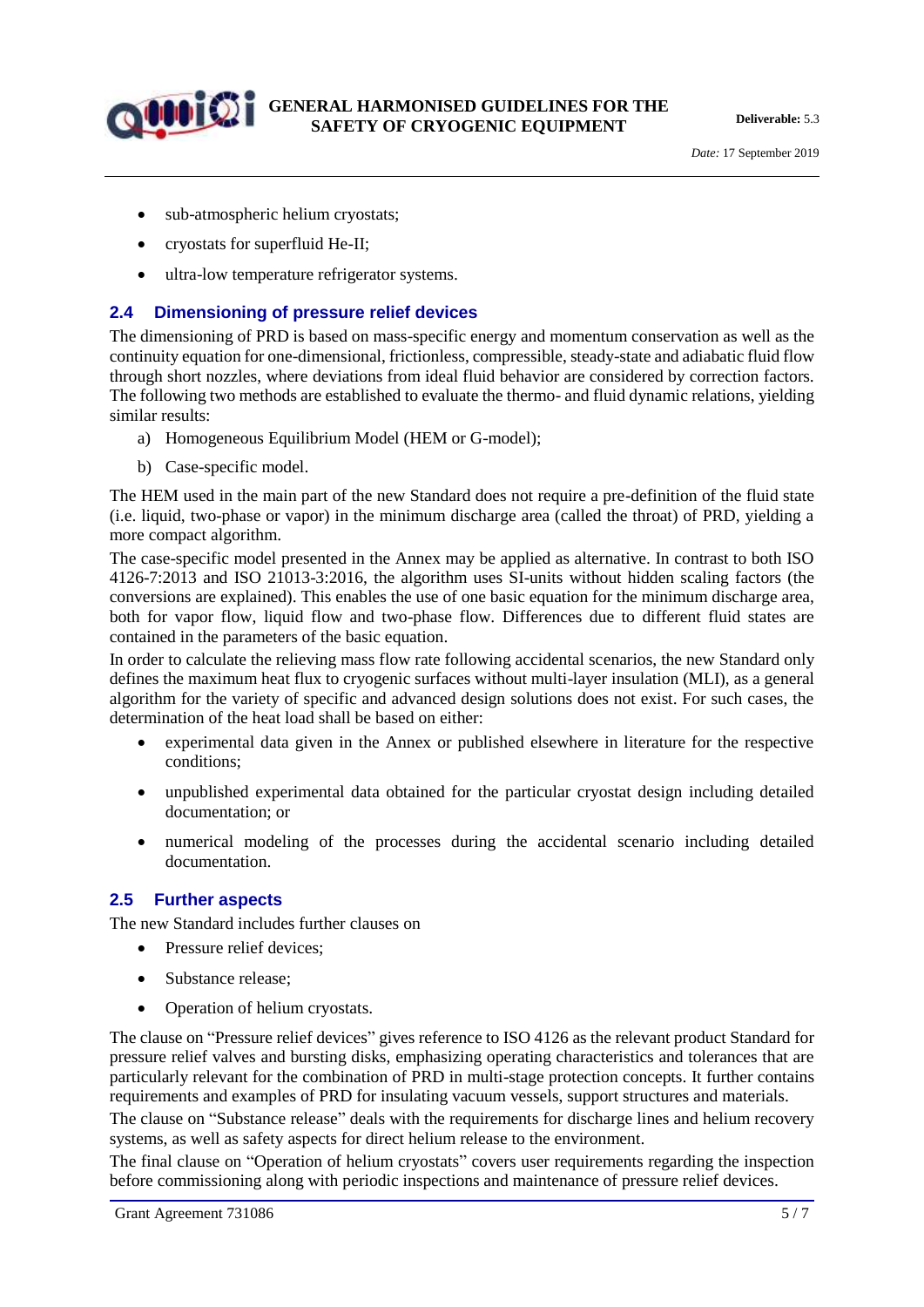

## <span id="page-5-0"></span>**3 HARMONIZATION OF THE NEW STANDARD WITH THE EUROPEAN PRESSURE EQUIPMENT DIRECTIVE**

The applicable legislative reference for helium cryostats operated at pressures above 0.5 bar(g) is the European Pressure Equipment Directive (PED) [\[1\].](#page-6-0) There are several Standards for different kind of pressure equipment, which provide the technical implementation of the requirements defined in the PED. Although a user is free to apply any existing Standard(s), he/she will generally have to prove, in parallel to the application of the Standard(s), its/their compliance with the essential safety requirements of the European Directives. This additional verification procedure is not necessary, if the applied Standard is a *"Harmonized Standard"* [\[3\].](#page-6-3)

The harmonization of the new Standard "Helium cryostats – protection against excessive pressure" is an important innovation tool for both European Research and Technology Infrastructures (RIs, TIs) as well as for European industry. It will assure that helium cryostats are designed with an equivalent safety level that is determined by the PED. This enables a better cooperation and exchange between the Research/Technology Infrastructures and industry, for instance during prototyping.

The process of harmonizing the new Standard with the PED is a special procedure, conducted by an external agency mandated by CEN (HAS Consultants) upon request of the European Commission. As there is no particular request from the European Commission, the new Standard will first be published in the form provided by the CEN/TC 268/WG6 working group. Only after the publication, the harmonization procedure may be triggered through the CEN Technical Board (CEN/BT). In the harmonization procedure, all Clauses of the Standard will be cross-checked with the essential safety requirements of the PED, which implies a certified revision lead by the HAS Consultants in cooperation with the technical experts.

### <span id="page-5-1"></span>**4 DYNAMIC MODELLING OF CRYOGENIC INCIDENTS**

A basic dynamic model for the loss of insulating vacuum in helium cryostats is published in [\[4\].](#page-6-4) As the model contains simplifying assumptions to be verified by experiments, the test facility PICARD was constructed and commissioned within a PhD project at KIT [\[5\].](#page-6-5)

Based on experiments in PICARD, the basic model [\[4\]](#page-6-4) has been further developed for bare cryogenic surfaces within a common project among KIT and CERN [\[5\],](#page-6-5) [\[6\],](#page-6-6) [\[7\].](#page-6-7) Experiments with multi-layer insulated surfaces and their first model implementation are described in [\[8\].](#page-6-8) Details of the experiments and the entire dynamic model development will be published in early 2020 in the dissertation [\[9\].](#page-6-9)

In the frame of a further KIT-CERN cooperation and a third PhD project, it is planned to advance the present model into a robust *dynamic helium cryostat safety* model. This will require additional 20-30 tests in PICARD with different types of multi-layer insulation, as well as a probabilistic modelling approach. Although the option of numerical modeling is already contained in the new European Standard (see sectio[n 2.4\)](#page-4-0), the possibility of a normative dynamic algorithm and a normative solution strategy for application in a future update of this Standard will be investigated.